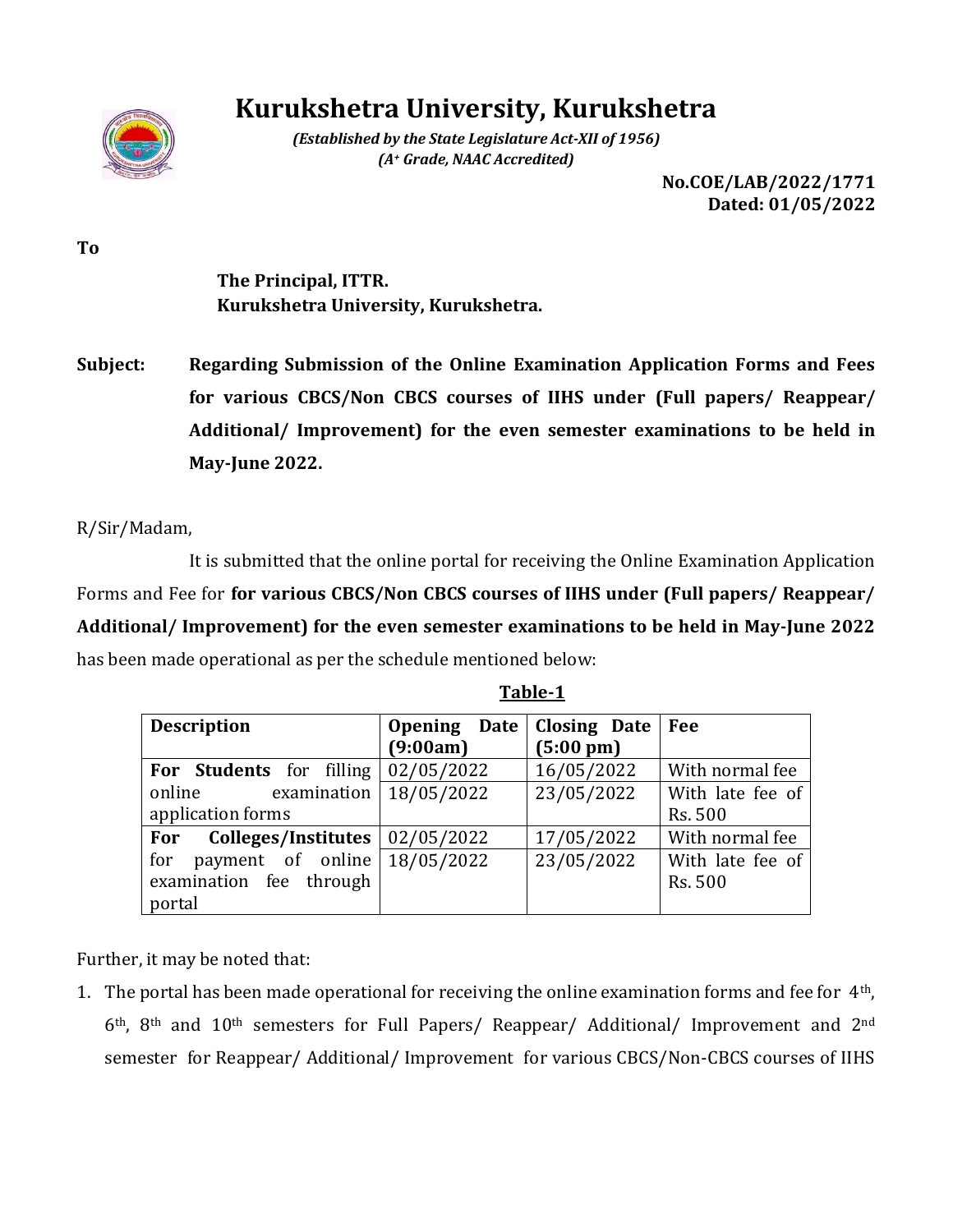for the session May-June 2022. Further, the examination forms and fee for 2<sup>nd</sup> semester Full papers shall be received through the IUMS portal later.

- 2. Earlier the passed out students (Ex-Students) who wished to appear in Reappear/Improvement/Additional categories were being dealt by the university directly. **Now, all the passed out students including the Special Mercy Chance Students (Reappear/Improvement/Additional) shall be routed to the university via their respective last attended college/department/institute of the said course. (Detailed notification enclosed).** Therefore, it shall be the responsibility of the concerned Department/Institute to incorporate their all passed out students and submit the examination forms and fee through the Online Examination Portal.
- 3. All such students (Ex-students/Mercy Chance Students) shall now apply through the online mode and submit their Online Examination Forms with an initial fee as visible on the Examination Portal to their respective last attended Departments/Institute through the Online Examination Portal. After checking the eligibility of the students, the deficit/ balance fee, if any, shall be updated/ raised by the university and shall be displayed in the Students' login as well as in the department Login.
- 4. After the generation of the Deficit/Balance fee by the university, it shall be the duty of the concerned Department to collect the Deficit/Balance fee from the concerned student and pay the same to the university through the Online Examination Portal. **Please note that the Deficit/ Balance Fee shall be received by the university through the online mode through the portal only. Therefore, all the above departments are requested to timely make the arrangements of the Net Banking Kits to avoid the 11th hour chaos.**
- 5. Please note that the Admit Cards-cum-Roll Numbers of such students will not be issued whose Deficit/Balance fee has been generated by the university and is unpaid by the concerned department.
- 6. The Deficit/Balance fee (as generated by the university) shall be paid by the respective departments through the Online Examination Portal only to the University. After realizing the complete Examination Fee by the university, the Admit cards-cum-Roll Numbers shall be made available in the **Generate NOC section** of the College Login. After the issuance of NOC by the concerned department, the Admit Cards-cum-Roll Numbers will be made available in the Students' as well as the College Login.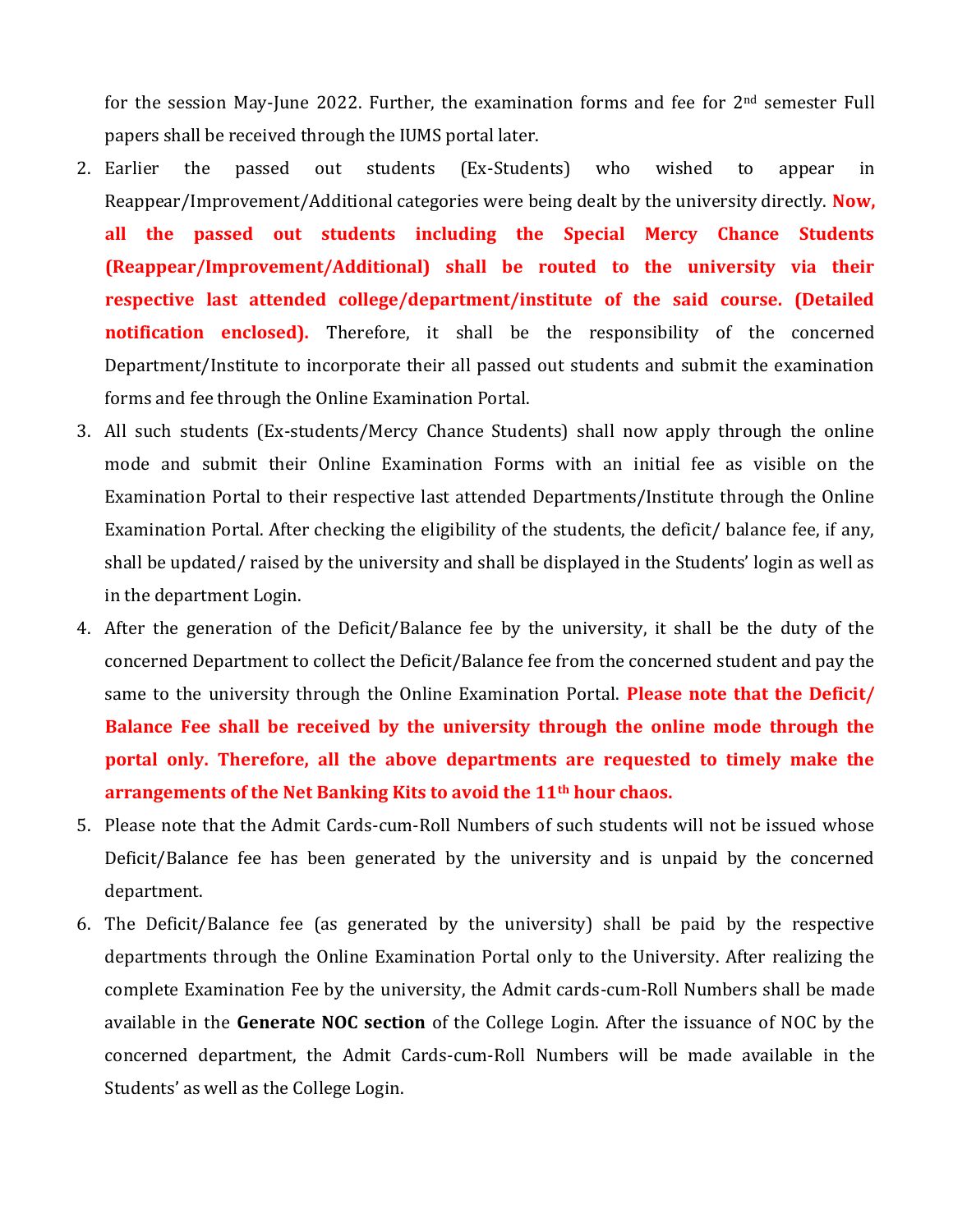**Please note: NO other mode of the payment of the Deficit/Balance Fee (except through the Online Examination Portal) shall be entertained by the university in any case. Therefore, all the above departments are requested to timely make the arrangements of the Net Banking Kits to avoid the 11th hour chaos.** 

- 7. The departments shall be able to pay the Examination Fee and Deficit/Balance Fee through the link **Exam Fees --> Submit Exam Fees and Exam Fees --> Submit Deficit Fees respectively.**
- **8. Departments/Institutes shall mandatorily submit a hard copy of the list of approved students for FULL PAPERS only who have filled the online examination form for the session May-June 2022 in the specified format placed below at Annexure –A duly signed by the Chairperson/Director immediately to the Computer Lab. as and when the work of the online filling of the forms get completed for a class; after which Departments/Institutes shall be able to generate and download forms 176, 177 and 178 which is available on their portal.**

Please note that the list of the approved Students in the specified format (Annexure-A) shall be received by the Computer Lab., schedule wise as mentioned in the Table-1 above.

**Furthermore, the hard copy/.pdf of the online examination forms as submitted by the students to their respective departments/institutes along with the FEE RECEIPT of the examination fee shall be mandatorily submitted by the department/institutes to the Result Branches schedule wise as mentioned in the Table-1 above.**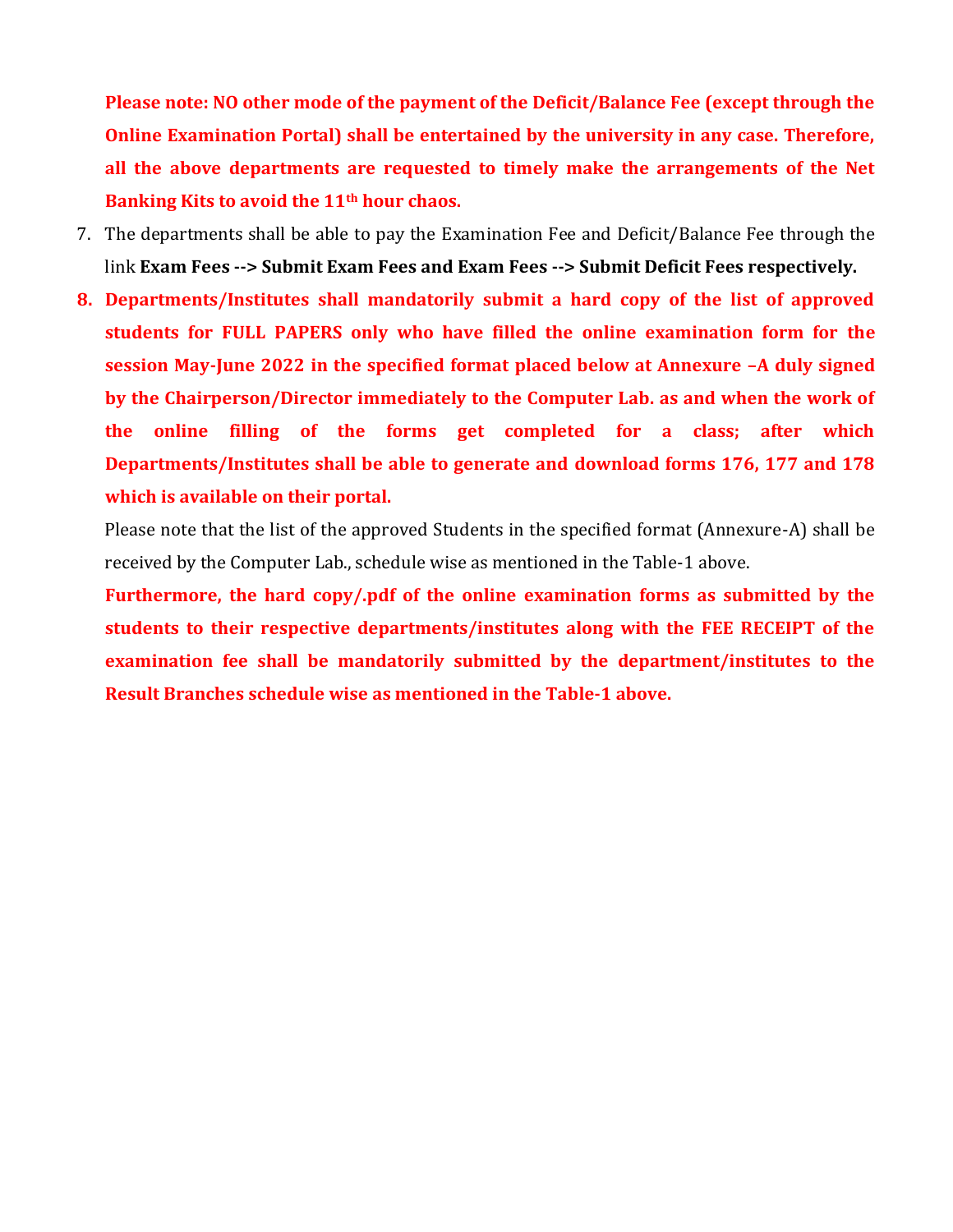#### **Annexure-A**

## **List of the Approved Students**

- **1. Name of the Department/Institute : 2. Name of the Course :**
- **3. Semester/Year :**
- **4. Examination to be held in :**
- **5. Total number of approved students :**
- **6. Total fees paid :**

| S.<br>No. | College<br><b>Roll No</b> | Student's<br><b>Name</b> | Father's<br>Name | No | Regn. Examination Examination<br><b>Type (Full</b><br>papers) | <b>OBC</b> scroll<br>Fee amount   no./Transaction  <br>ID/DD no. | Date of<br>fee<br>payment |
|-----------|---------------------------|--------------------------|------------------|----|---------------------------------------------------------------|------------------------------------------------------------------|---------------------------|
|           |                           |                          |                  |    |                                                               |                                                                  |                           |
|           |                           |                          |                  |    |                                                               |                                                                  |                           |
|           |                           |                          |                  |    |                                                               |                                                                  |                           |

**Declaration:** It is certified that the requisite examination fee of all the aforementioned Full papers/Reappear/Improvement/Additional students has been timely deposited in the university account by the Department/Institute in accordance with the online schedule of submission of examination forms.

> **(Seal and Signature) Head of the Department/Institute**

**Furthermore, vide orders of the Hon'ble Vice-Chancellor dated 18/04/2022 (copy enclosed), the IIHS shall submit the examination fee of its students of Reappear/ Additional/ Improvement as well as the deficit/balance fee of its students of Reappear/ Additional/ Improvement through the online examination portal using NET BANKING KIT (for which the Net Banking kit may kindly be procured by ITTR) for May-June 2022 and onwards. Further, the examination fee/ deficit fee shall not be bypassed for such students at any cost. Furthermore, the list of approved students for Reappear/**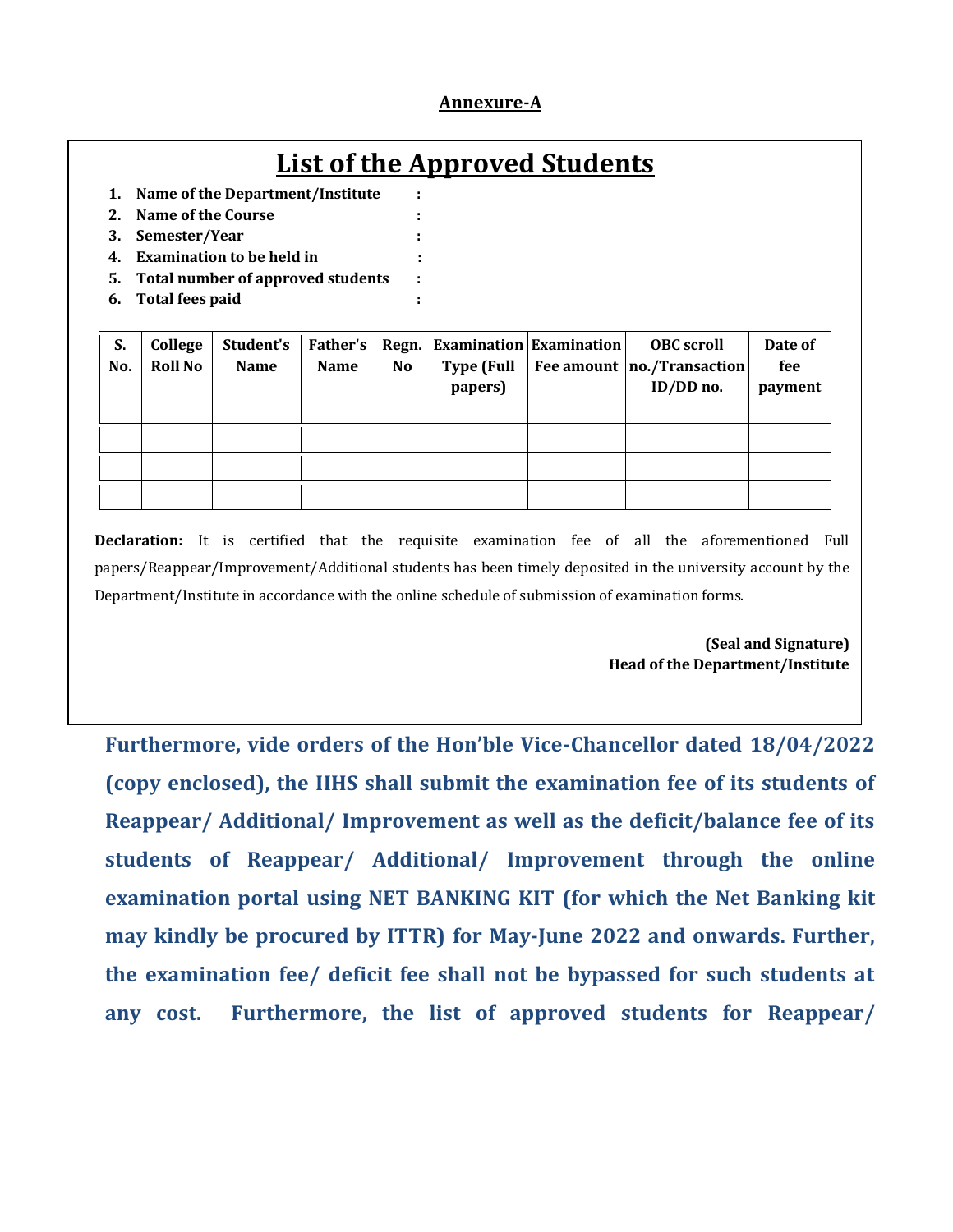## **Additional/ Improvement will not be submitted by ITTR to the Computer Lab.**

- 9. All the Departments/Institutes must ensure that the online examination application forms are being filled up in their respective Computer Lab.(s) to avoid any type of discrepancy while filling the forms. The Colleges must also ensure that no eligible student be deprived of from filling the online examination form.
- 10. Departments/Institutes are free to change the wrongly opted subjects of the students at their own end through the link **STUDENT --> Student Exam Subject Updation**.
- 11. The Departments/Institutes have been facilitated with a provision for resetting the passwords of the students by using **Students --> Reset All Profile Password** tab.
- 12. If a student wishes to change his/her mobile number, then it can be changed by the Department/college/Institute using **Update Students Profile link**.
- 13. All the pre-examinations activities in terms of Admit Cards, Signature Charts and Confidential pastings shall be undertaken by the Departments/Institutes themselves.
- 14. Department/Institutes shall not entertain any ex-student belonging to the closed/disaffiliated colleges.
- 15. The Departments/Institutes have also been provided with a facility to promote their regular full paper students (whose previous examination forms already exist in the online system) to successive semesters/years. The Departments shall ensure proper and timely coordination with their students so as to fix the responsibility of filling the online examination form on the part of department OR Student. In case Departments/Institutes decides to promote their students through its Panel, then the decision of promoting the students by departments may be clearly communicated to their students in order to avoid any ambiguity. Departments/Institutes may promote their students by following the below mentioned steps:
	- i. Go to '**Students**' tab and click on'**Promote Student'**.
	- ii. Enter the input details and click on '**Find**' button. A list of eligible students whose previous examination forms already exists in the online system will be displayed.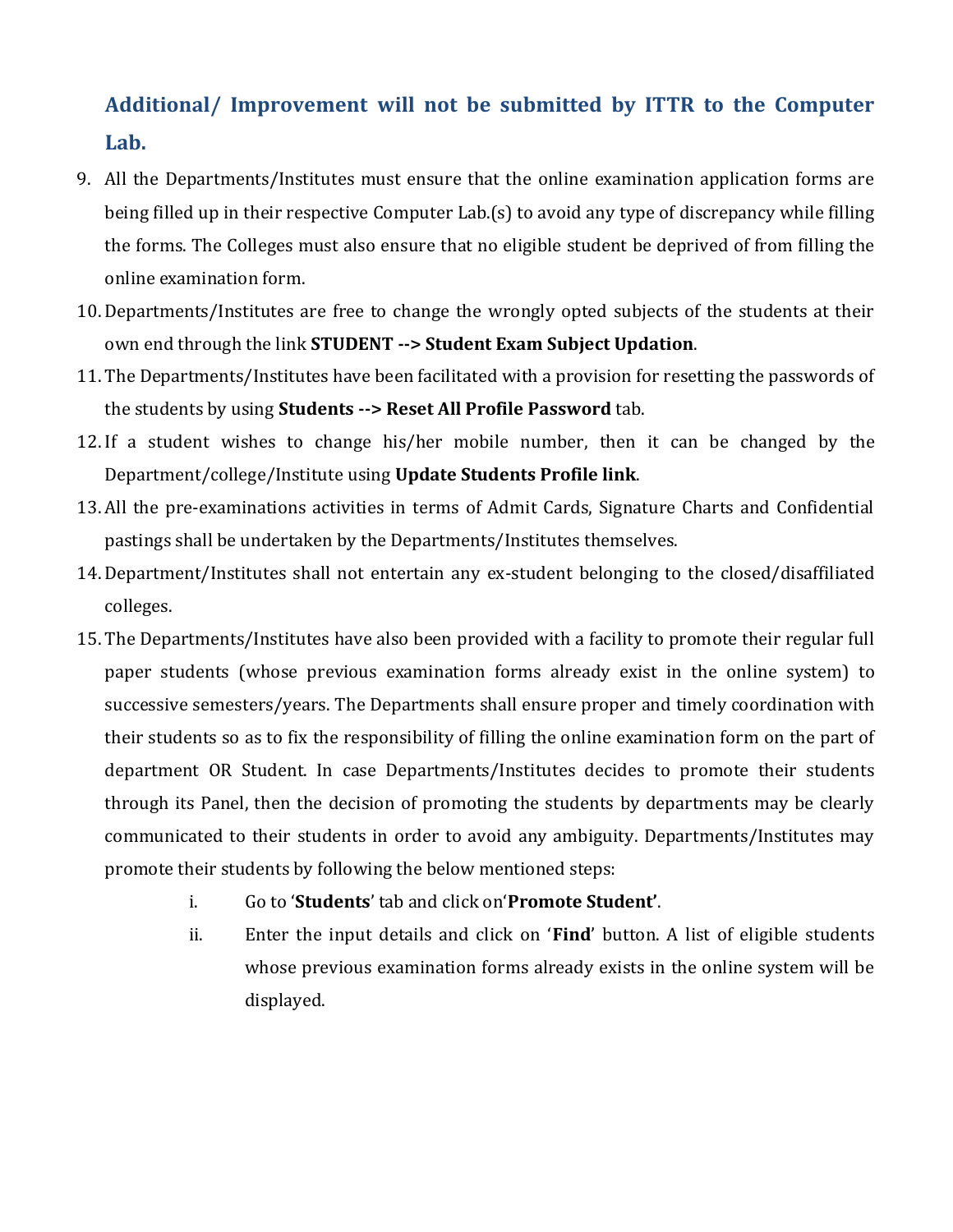(**Note:** In case, the form of any student does not exist in the Online System; then, such students may be asked to register themselves and fill their online examination forms through student panel for the current semester/year)

| <b>Exam System</b><br><b>Exam Type</b> |                       | <b>SEMESTER</b>                           | ÷                           |   | Class Name          |                         | B.A. (Mass Communicati-    | $\boldsymbol{\mathrm{v}}$ |                   | <b>SEMESTER-1</b><br>Semester/Part |                   |                |                | Clear   |
|----------------------------------------|-----------------------|-------------------------------------------|-----------------------------|---|---------------------|-------------------------|----------------------------|---------------------------|-------------------|------------------------------------|-------------------|----------------|----------------|---------|
|                                        |                       | <b>FULL PAPERS</b>                        |                             | v | <b>Exam Session</b> |                         | Nov-Dec 2018               |                           | <b>Entry Date</b> |                                    | Select.           | Select         |                | Find    |
| SN#                                    |                       | <b>Student Name</b><br><b>Father Name</b> |                             |   |                     | <b>Email Id</b>         |                            |                           | <b>Mobile No</b>  | <b>DOB</b>                         | <b>Entry Date</b> | <b>State</b>   | City           | Promote |
|                                        | <b>HIMENDER</b>       |                                           | <b>HARI PARKASH</b>         |   |                     | vadavhimender@gmail.com |                            | 8168009537                | 25-06-1998        | 29-08-2018                         | Harvana           | <b>PANIPAT</b> | 2              |         |
|                                        | <b>NEELESH MISHRA</b> |                                           | <b>BIDYA BHUSHAN MISHRA</b> |   |                     |                         | neeleshmishra417@gmail.com |                           | 9729783408        | 10-05-1998                         | 29-08-2018        | Harvana        | <b>PANIPAT</b> | Ω       |
| з                                      | <b>NEERAJ GIRI</b>    |                                           | <b>ANIL GIRL</b>            |   |                     |                         | neerajgiri20000@gmail.com  |                           | 9812823829        | 22-07-2000                         | 29-08-2018        | Harvana        | SAMALKHA       | lo.     |

- iii. Click on Promote link and enter Semester/Year, Examination Type, Subjects and details about last qualifying examination and save.
- iv. Go to the Application Status to Preview and Submit.
- v. Submit fee.

### **General Instructions for the Students for filling the Online Examination Application Form**

- 1. Those students who are applying for the online examination forms for the very first time in any of the semester/year must have an e-mail ID and a mobile number for exam registration. Such students shall have to register and fill their forms online and also upload the photographs, signature and thumb impression on the University Examination Portal.
- 2. Before filling the form, please read carefully about eligibility criteria, examinations schedule and fee details available on the University Website [\(http://www.kuk.ac.in\)](http://www.kuk.ac.in/).
- 3. Steps for filling the examination form.
	- i) Click on [www.kuk.ac.in>](http://www.kuk.ac.in/) Online Exam /Re-evaluation > Online Examination Form (Regular Students) > REGULAR STUDENTS (for this email id and mobile number is required)
	- ii) After having a successful registration, go to Student Login by using the user id (which is your email id) and password that has been sent to your mobile number.
	- iii) Fill Personal Details and Save.
	- iv) Fill Examination Details and Save.
	- v) Go to Application Status, Preview the form and Submit. The form will now get finally submitted. **(Please note that the online examination form shall get finally submitted only after following the Step v.)**
	- vi) Take printout by clicking on Preview/ Download PDF button at top right corner.
	- vii) Submit the hard copy of the filled online form (.pdf) in the concerned College.
- 4. The students are advised to fill their online examination forms using the **same login ID/email id** as used in pervious semester/year in a same class and college.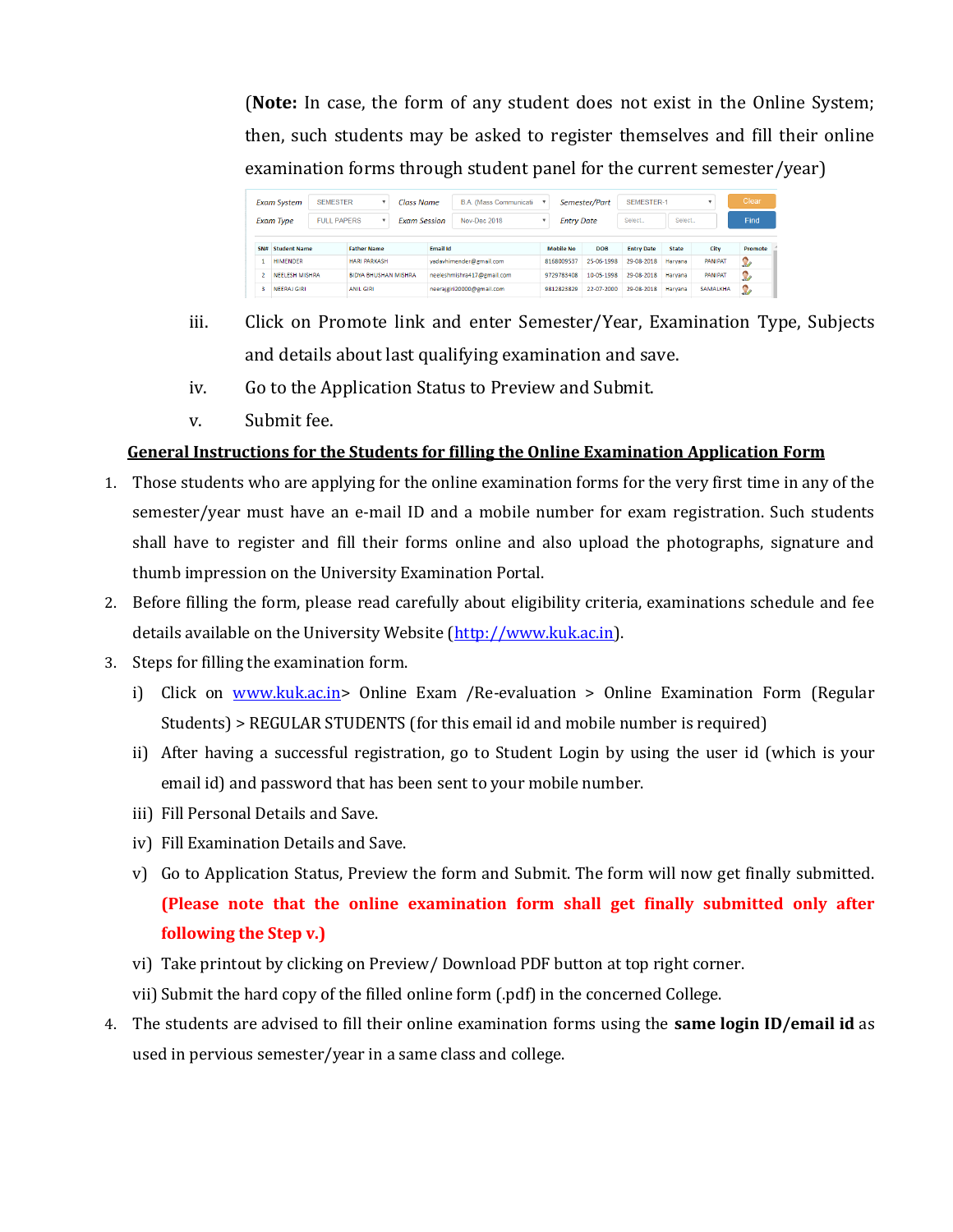**Please note: Change of email id in the same class and college may lead to different Roll Numbers in different semesters/years of the same student thereby leading to numerous discrepancies in Roll Numbers as well as Result compilation.**

- 5. The students shall carefully select the College, Class and Examination Type while filling the Online Examination Form. The form submitted in wrong college may lead to non-payment of the examination fee by the said (wrong) college; thereby leading to the non-issuance of the Admit Cardscum-Roll Numbers.
- 6. After the submission of one examination form in a particular class and college, if the student wishes to fill more than one examination form in Reappear/Improvement/Additional categories, then by clicking on **Exam Form +/ Click for More Examination Form,** the student shall be able to successfully submit his more than one examination form in various categories through same email id and in the same class and college**.**
- 7. The students will fill **their own mobile number and email id only** (and not someone else's) while doing the registration and filling the online examination form as all important correspondence/messages shall be sent on the registered email id and mobile number.
- 8. If a student forgets his/her email ID and password; then follow these steps to recover the same: **Go to Student Login --> Click on Forgot UserID / Password**. The email Id and password will be sent to his/her registered mobile number.



Even Colleges can also provide the user id/mobile number to their students by visiting the **Dashboard** on their panel.

- 9. Details of examination fees for all the courses are available at university's website [\(www.kuk.ac.in\)](http://www.kuk.ac.in/)
- 10. The Examination fees and Deficit/Balance Fee (if any) for all the students who have filled their online examination forms in Full Papers/Reappear/Improvement/Additional shall be paid through their concerned College/Institute through the online examination portal.